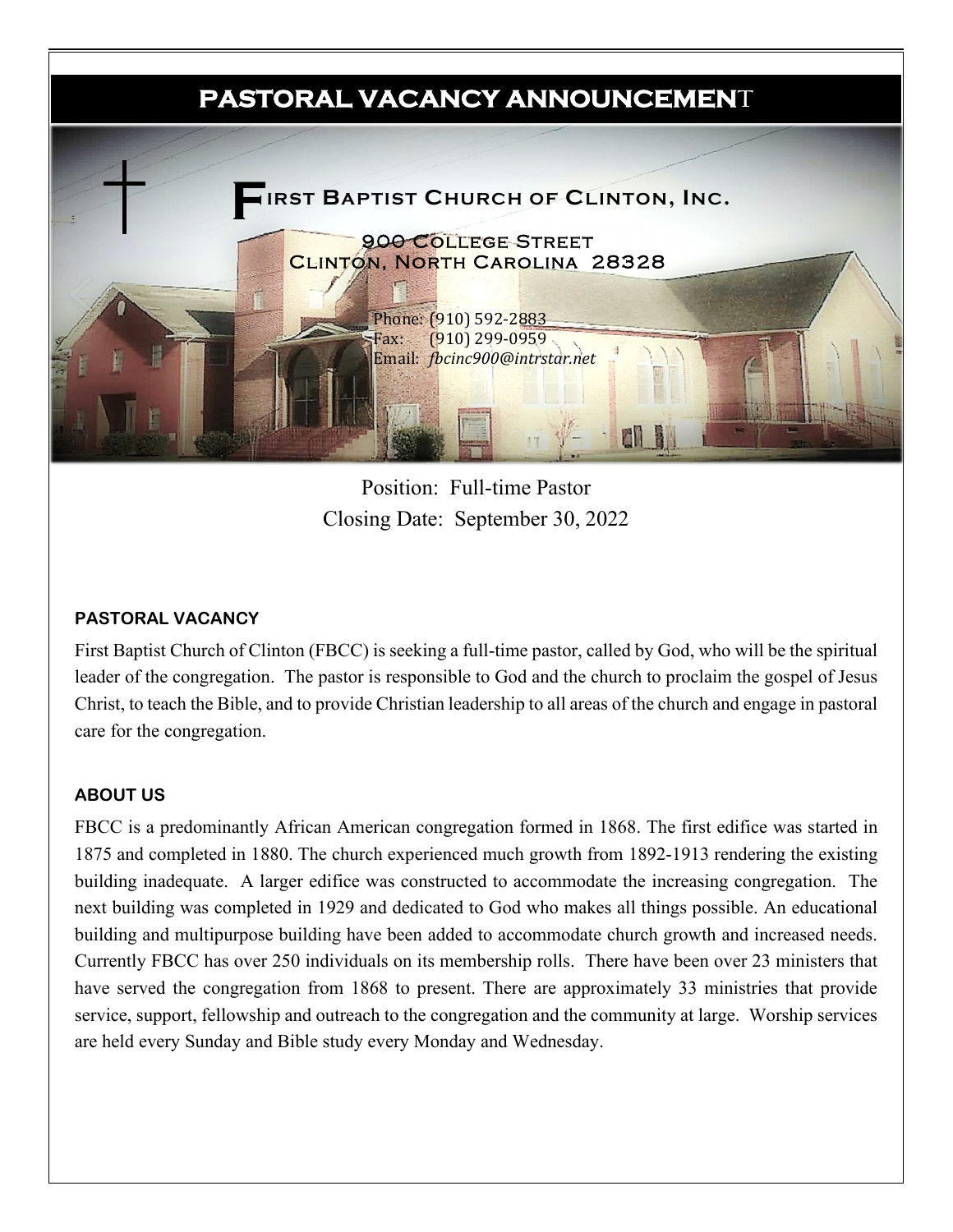# **QUALIFICATIONS**

The candidate must believe in God, the salvation of His son, Jesus Christ, and be guided by His Holy Spirit. The candidate must have a Bachelor's degree of Divinity from an accredited college/university or a degree from a theological seminary. All diplomas must have an official seal. Candidate must be licensed and ordained in the Baptist Denomination and provide documenting credentials. The successful candidate must have a vision for growing church membership that is both founded upon the Word of God and a profound relationship with Christ. The candidate must be open to new ideas, proficient in the use of technology, and must have a proven record as a skilled administrator and manager of church staff and programs including Sunday school, Bible study, prayer meetings and Christian education. Candidate must adhere to Baptist Doctrine policies and practices and possess the spiritual gift to preach and teach the Word of God. We prefer that our candidate has sojourned upon this earth at least 35 years in order to have had personal experience with the vicissitudes of life, and that said candidate also have had past experience leading a church. Relocation to Sampson County is a must. In addition to the basic requirements of skill in communication, administration, and leadership, the candidate must exhibit Love, Patience, Humility and Eagerness to learn!

# **PASTORAL RESPONSIBILITIES**

The following are the primary duties to be performed by the pastor:

- Serve as spiritual leader for the congregation
- Preach and teach the gospel (by preparing and delivering relevant, Spirit-filled sermons)
- Be available to all church business meetings (except meetings where the tenure of the pastor is being discussed)
- Chair the Review Committee which handles charges against an officer for failure to perform duties or for personal misconduct
- Collaborate with the deacons, trustees, officers and ministry leaders to administer church business in accordance with the church constitution and by-laws
- Develop and implement strategies to promote healthy church growth (to include spiritual growth, membership growth with a goal of 10 percent per year, and financial stability.)
- Perform other duties as may be required by our by-laws and policy and procedures manual

The following duties are the ultimate responsibility of the Pastor, but may be shared or delegated to others:

- Lead in administering the Holy sacraments of Baptism and Communion
- Lead and teach stimulating weekly interactive Bible studies
- Provide pastoral ministry to those experiencing illness, bereavement, or incapacitation or other condition
- Officiate at wake services, funerals, weddings, baby dedications, etc.
- Conduct pastoral counseling along with established office hours
- Cooperate and participate with local and state governments and other denominations in civic and spiritual affairs
- Supervise all church staff, including providing yearly evaluation and training as needed
- Lead the congregation in developing a comprehensive business operation plan for the church